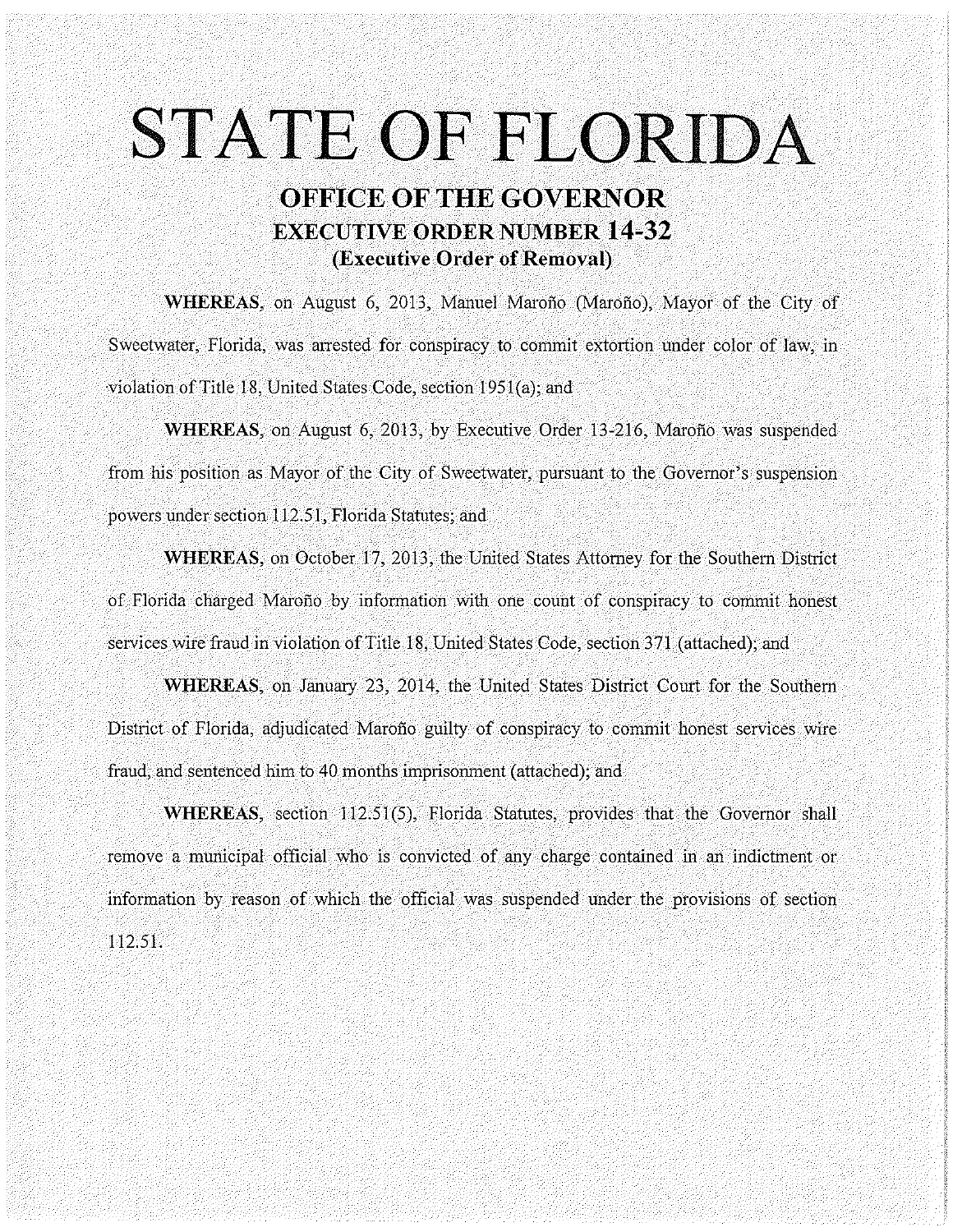**NOW, THEREFORE, I, RICK SCOTT,** Governor of Florida, pursuant to section 112.51, Florida Statutes, issue the following executive order, effective immediately:

Manuel Marofio is hereby removed from public office as Mayor of the City of Sweetwater, Florida.



IN TESTIMONY WHEREOF, I have hereunto set my hand and caused the Great Seal of the State of Florida to be affixed, at Tallahassee, this 24<sup>th</sup> day of January, 2014

RICK SCOTT, GOVERNOR

ATTEST:

**SECRE** 

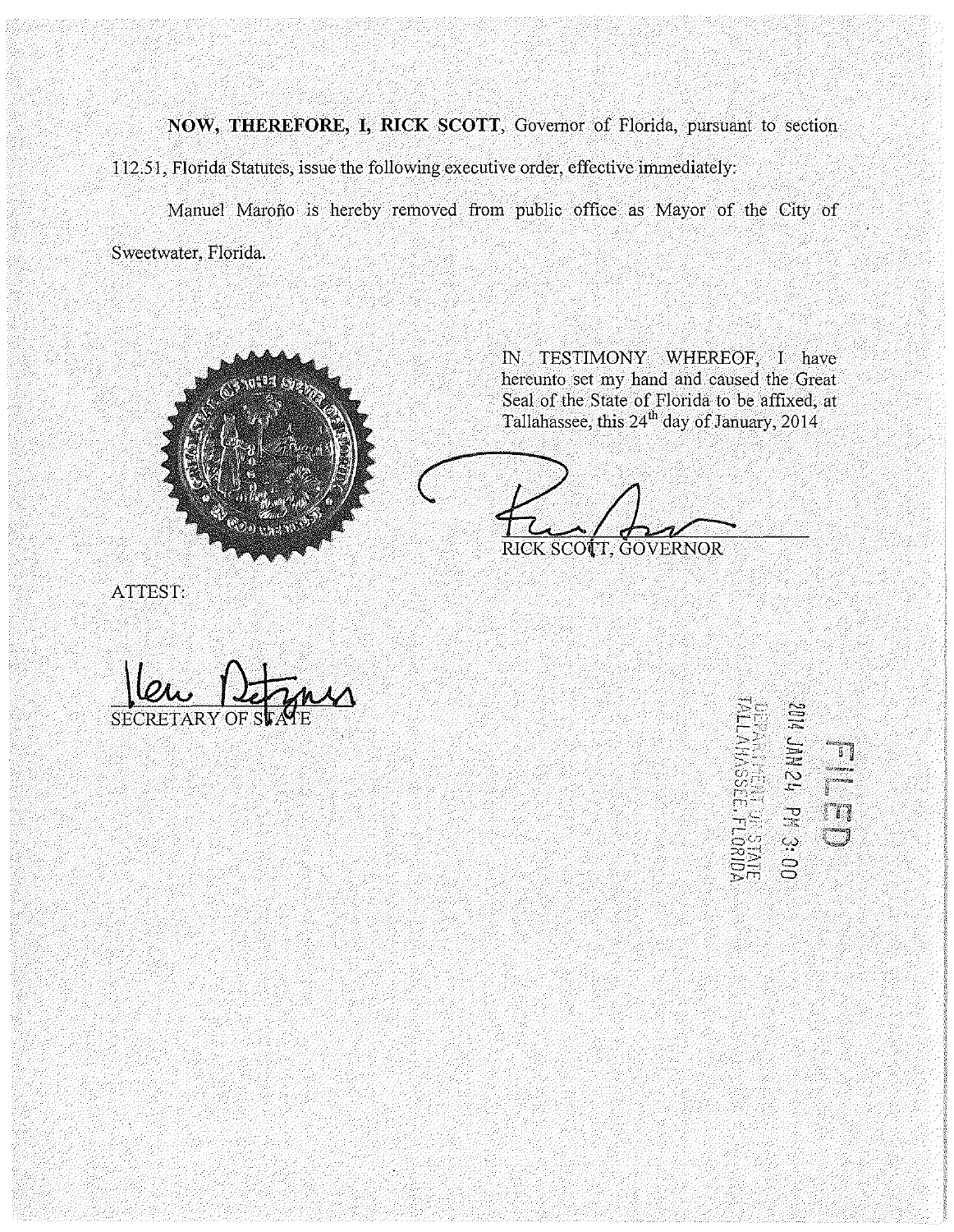Case 1:13-cr-20796-WJZ Document 47 Entered on FLSD Docket  $10/17/2013$  Packnows D.C.

**Oct 17,2013** 

**CLEAR U.S. CHAT.**<br>5.D. OF FLA. - MIN

## **UNITED STATES DISTRICT COURT SOUTHERN DISTRICT OF FLORIDA 13-20796-CR-ZLOCH/HUNT CASENO. \_\_\_\_\_\_\_\_\_\_\_\_\_\_ \_\_**

**18 u.s.c. § 371** 

### **UNITED STATES OF AMERICA**

vs.

**MANUEL LAZARO MARONO and JORGE LUIS FORTE,** 

**Defendants.** 

# ----------------------------' **INFORMATION**

The United States Attorney charges that:

### **GENERAL ALLEGATIONS**

At all times relevant to this Information,

### **The City of Sweetwater and the Office of the Mavor**

I. The City of Sweetwater was a municipality located within the State of Florida and the Southern District of Florida.

2. The City of Sweetwater was incorporated in 1941 and was a unit of, and subject to, the laws of Florida. The legislative powers of the City of Sweetwater were vested in the city commission. The city commission was comprised of seven elected persons. Generally, the commission members served for four-year terms of office.

3. The mayor of the City of Sweetwater is an elected official who generally serves a four-year term of office. The executive authority of the City of Sweetwater was vested in the mayor. The mayor was the chief executive officer of the City of Sweetwater and was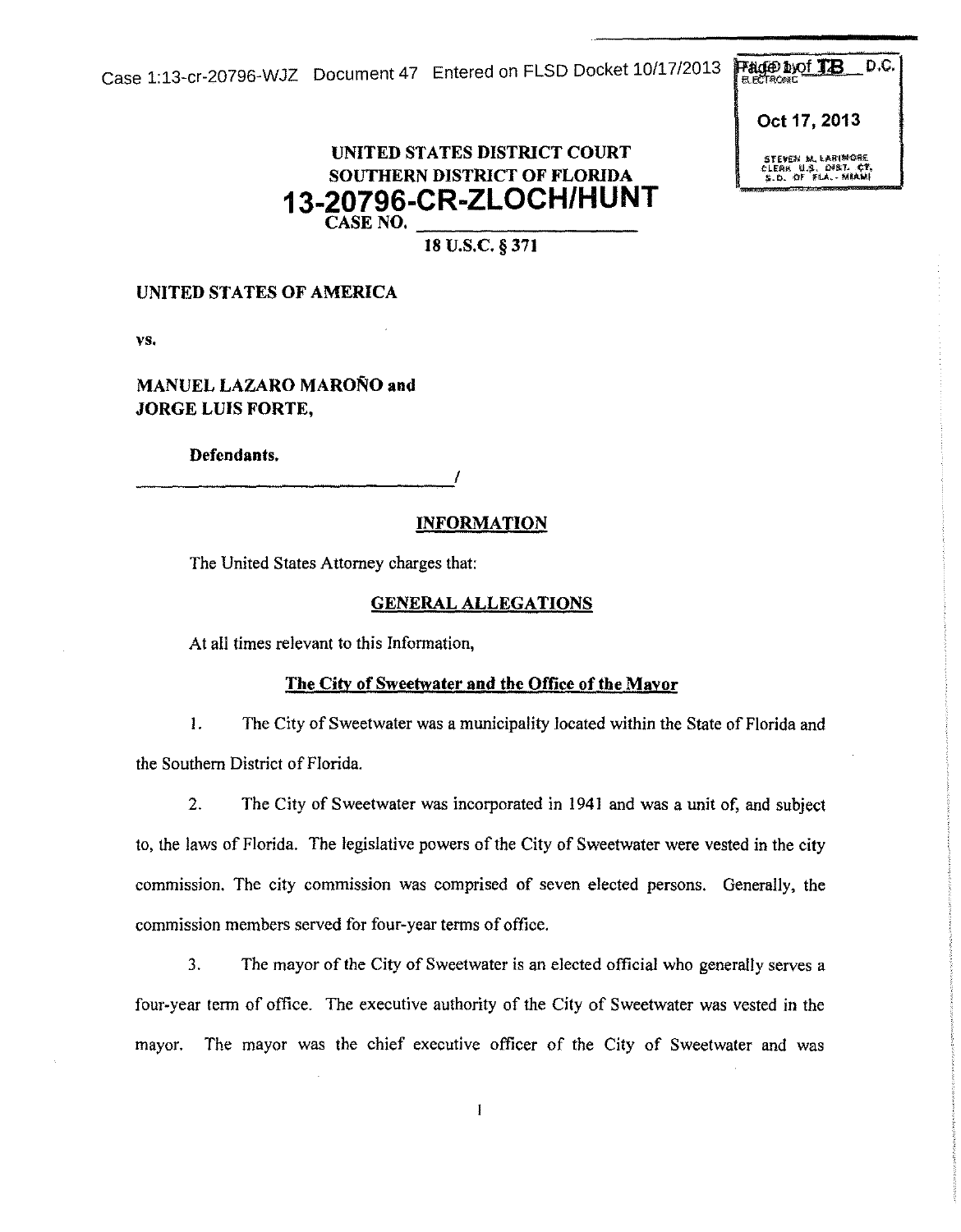case 1:13-cr-20796-WJZ Document 47 Entered on FLSD Docket 10/17/2013 Page 2 of 12

responsible for the management and administration of the city government. The mayor was responsible for the supervision and direction of all departments, agencies or offices of the city. The legislative power of the mayor was limited to his right to participate in meetings of the city commission, the power of veto, approval in writing of ordinances and resolutions, but the mayor had no right to vote. However, the mayor could and did recommend that certain items, to include resolutions, be added to the agenda for consideration of the city commission. The mayor was also required to keep the city commission fully advised as to the financial condition and future needs of the city and make such recommendations to them concerning the affairs of the city as the mayor deemed advisable or the city commission requested.

### **The Defendants**

4. Defendant **MANUEL LAZARO MARONO** was the Mayor for the City of Sweetwater. In this elected position, defendant **MARONO** was a public official and an agent of the City of Sweetwater.

5. Defendant **JORGE LUIS FORTE** was a long-time friend, business associate, and confidant of defendant **MANUEL LAZARO MARONO.** 

### **Sunshine Universal**

6. Sunshine Universal was a Federal Bureau of Investigation undercover company posing as a grant writing and administration business.

7. Undercover FBI Employee 1 (UCE l) and undercover FBI employee 2 (UCE 2) posed as principals of Sunshine Universal.

8. UCE I and UCE 2 purported to have an inside contact at AmeriCorps, a real federal agency, that would aid Sunshine Universal in obtaining federal grant money from AmeriCorps. The grant money was purportedly designated to be used for economic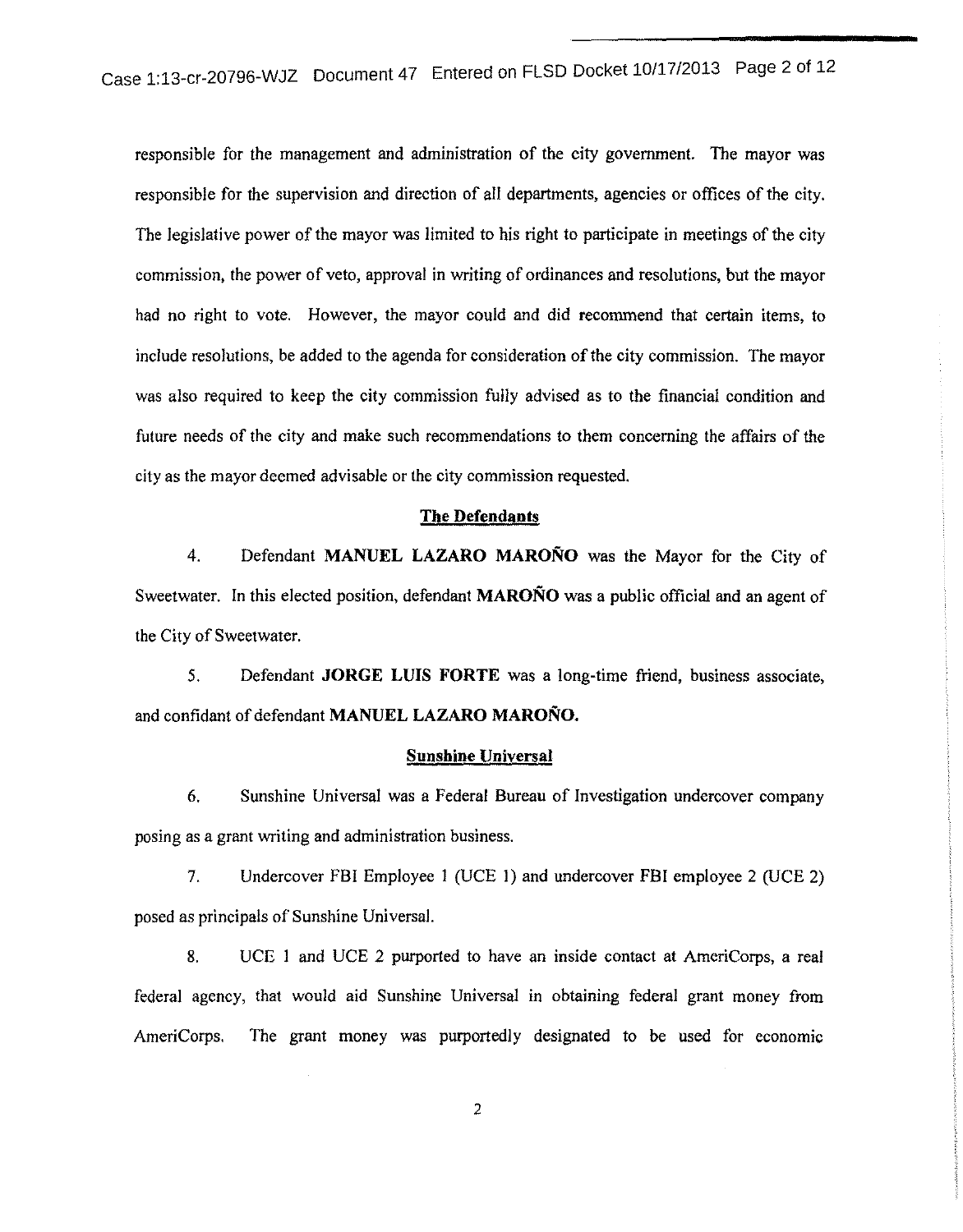development studies to be provided to local municipalities. No moneys were to be received by local municipalities, only a written study supposedly done by Sunshine Universal. However, as explained by UCE I and UCE 2, although a study would be produced, it would be of poor quality and the substantial amount of the grant money received by Sunshine Universal would be used to enrich anyone that participated with them in the scheme to obtain the money.

9. As explained by UCE 1 and UCE 2, to succeed in obtaining the federal grant monies, they needed local municipalities to pass resolutions in support of Sunshine Universal's grant application. They also needed local officials to perform additional official acts, including signing a letter endorsing Sunshine Universal's application and answering an audit or survey call that purportedly came from AmeriCorps that addressed the administration and use of the grant funds.

10. UCE 1 and UCE 2 indicated they were willing to make payments to any public officials that would provide favorable official acts necessary to obtain the federal grant money.

### **COUNT 1 Conspiracy to Commit Honest Services Wire Fraud (18 u.s.c. § 371, 1343 & 1346)**

II. Paragraphs I through I 0 of the General Allegations section of this Information are re-alleged and incorporated as though fully set forth herein.

12. Beginning at least as early as in or around October 2011, and continuing through on or about August 6, 2013, in Miami-Dade County, in the Southern District of Florida, and elsewhere, the defendants,

### **MANUEL LAZARO MARONO and JORGE LUIS FORTE,**

did knowingly and willfully combine, conspire, confederate, and agree with each other and R.C. to commit an offense against the United States of America, that is, to devise, and intend to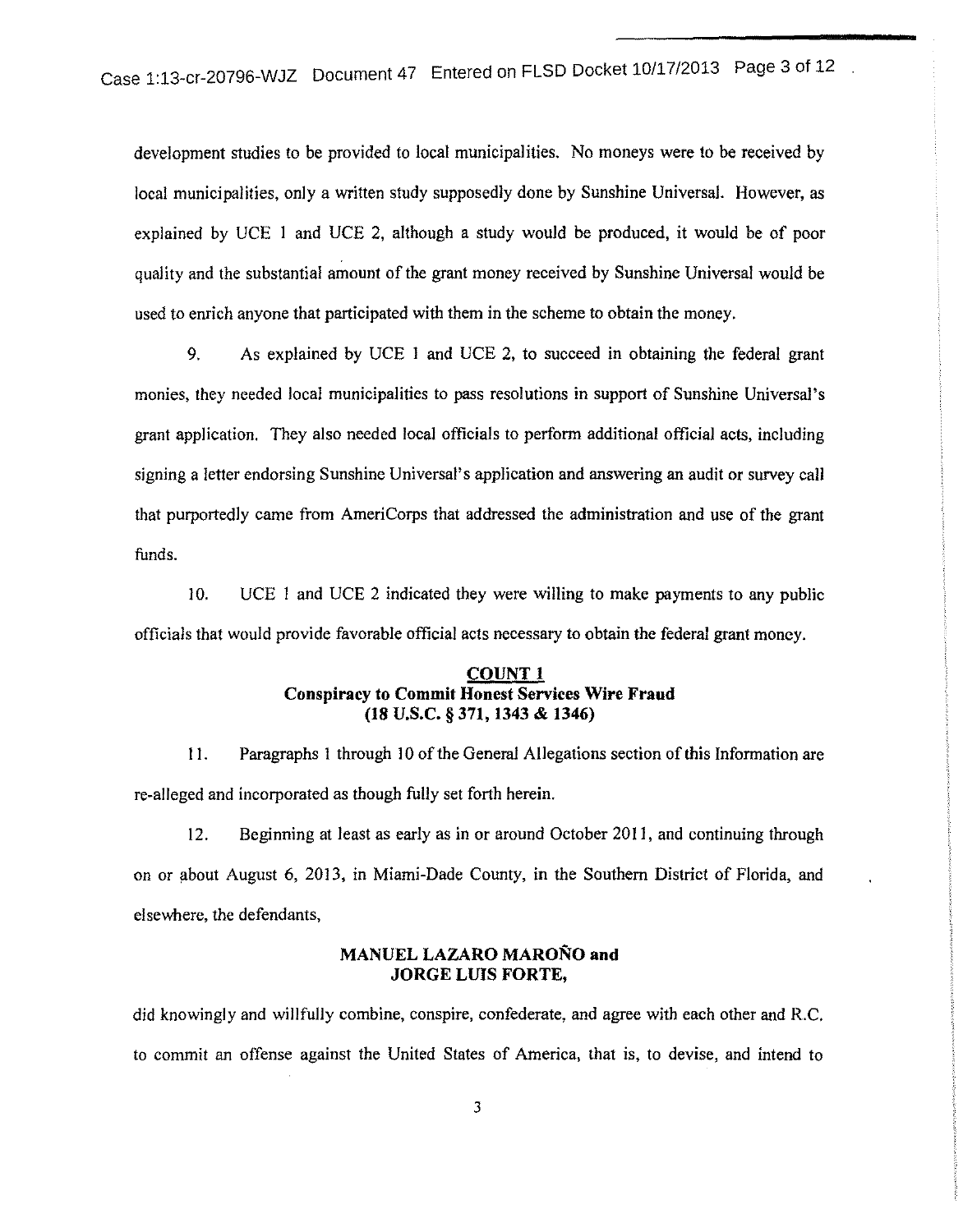case 1:13-cr-20796-WJZ Document 47 Entered on FLSD Docket 10/17/2013 Page 4 of 12

devise, a scheme and artifice to defraud the citizens of Sweetwater and the City of Sweetwater of their right to the honest and faithful services of **MANUEL LAZARO MARONO** through bribery and kickbacks and the concealment of material information, and for the purpose of executing such scheme and artifice did transmit and cause to be transmitted by means of wire, radio, or television communication in interstate and foreign commerce, any writings, signs, signals, pictures, and sounds, in violation of Title 18, United States Code, Section 1343 and 1346.

### **OBJECT OF THE CONSPIRACY**

13. A purpose and object of the conspiracy was for the conspirators to unlawfully enrich themselves by secretly using **MANUEL LAZARO MARONO's** official position and power to solicit and accept payments and other things of value from Sunshine Universal in exchange for favorable official actions by **MARONO.** 

### **THE MANNER AND MEANS**

The manner and means by which the conspiracy was accomplished included, among other things, the following:

14. After learning the nature and extent of the Sunshine Universal scheme, R.C. would identify **MANUEL LAZARO MARONO** as a public official who would likely exchange favorable official acts for kickbacks.

15. R.C. would approach **MANUEL LAZARO MARONO** about the Sunshine Universal scheme and initially serve as a conduit between Sunshine Universal and MAROÑO.

16. Using his official position as Mayor of Sweetwater, **MANUEL LAZARO MARONO** would agree to, and would perform favorable official acts to enable Sunshine Universal to receive federal grant money.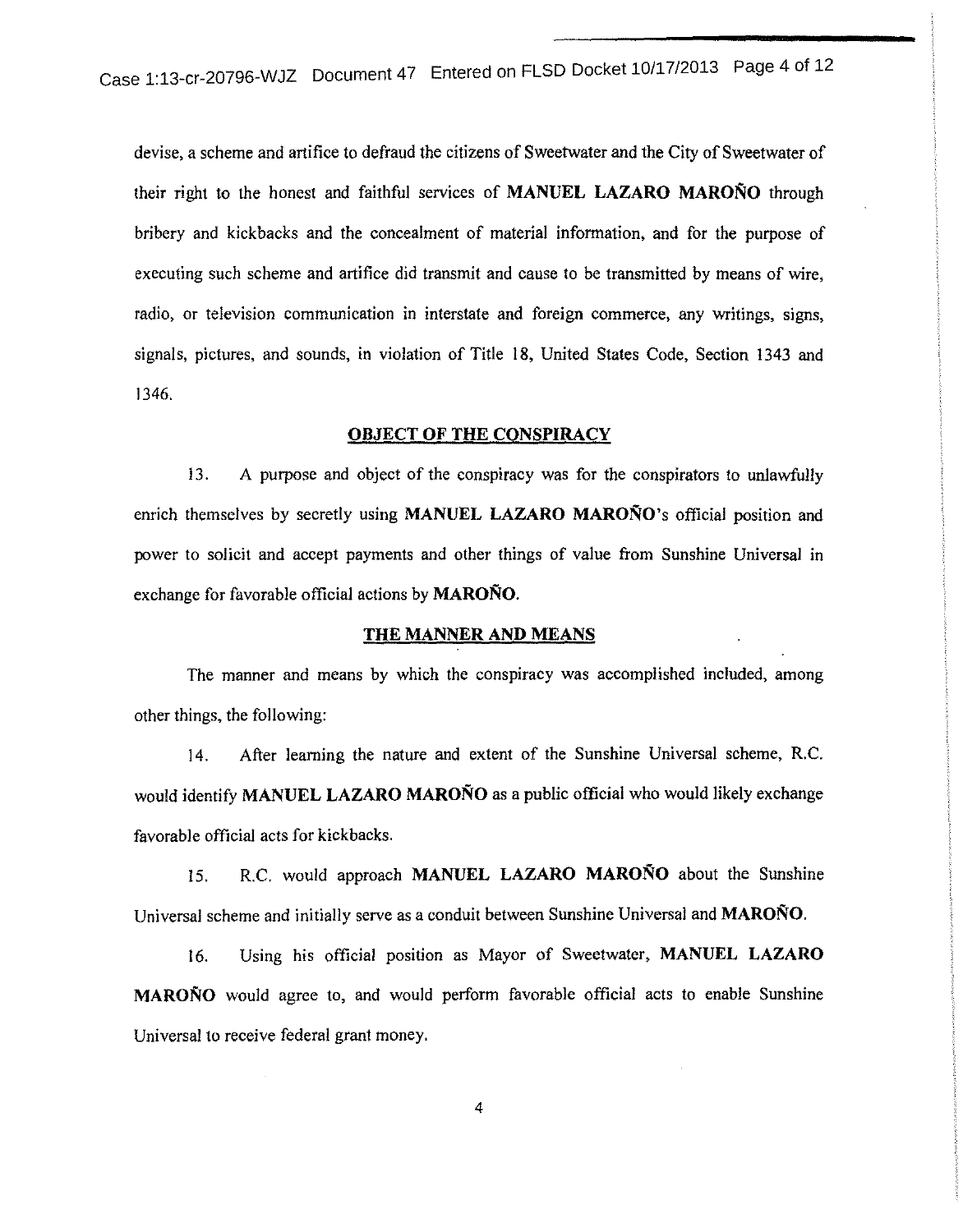17. In exchange for **MANUEL LAZARO MAROÑO**'s favorable official acts, **MARONO, JORGE LUIS FORTE** and R.C. would receive and accept cash and other things of value from Sunshine Universal.

18. To ensure that Sunshine Universal received the federal grant money in furtherance of the kickback scheme, **MANUEL LAZARO MARONO** would falsely claim to an individual posing as an employee of AmeriCorps during audit surveys that the federal grant money was being put to good and constructive use for the public benefit.

I 9. To conceal the true nature of the relationship with Sunshine Universal, **MANUEL LAZARO MARONO** would withhold material facts from the citizens of Sweetwater and the City of Sweetwater, to include: his ongoing receipt of payments from Sunshine Universal; that Sunshine Universal had received federal grant money using Sweetwater's authority; and that the economic development study that Sweetwater would receive would be, at best, of very poor quality.

20. To conceal the true nature of the relationship between Sunshine Universal and **MANUEL LAZARO MARONO, JORGE LUIS FORTE** would serve as a frontman collecting all kickback payments from Sunshine Universal which were thereafter divided equally with **MARONO.** 

21. To conceal the true nature of the relationship between Sunshine Universal and **MANUEL LAZARO MARONO, JORGE LUIS FORTE** would direct the UCEs to not discuss the cash payments with **MARONO** on the telephone.

### **OVERT ACTS**

In furtherance of the conspiracy and to accomplish its object and purpose, at least one of the conspirators committed and caused to be committed, in the Southern District of Florida, and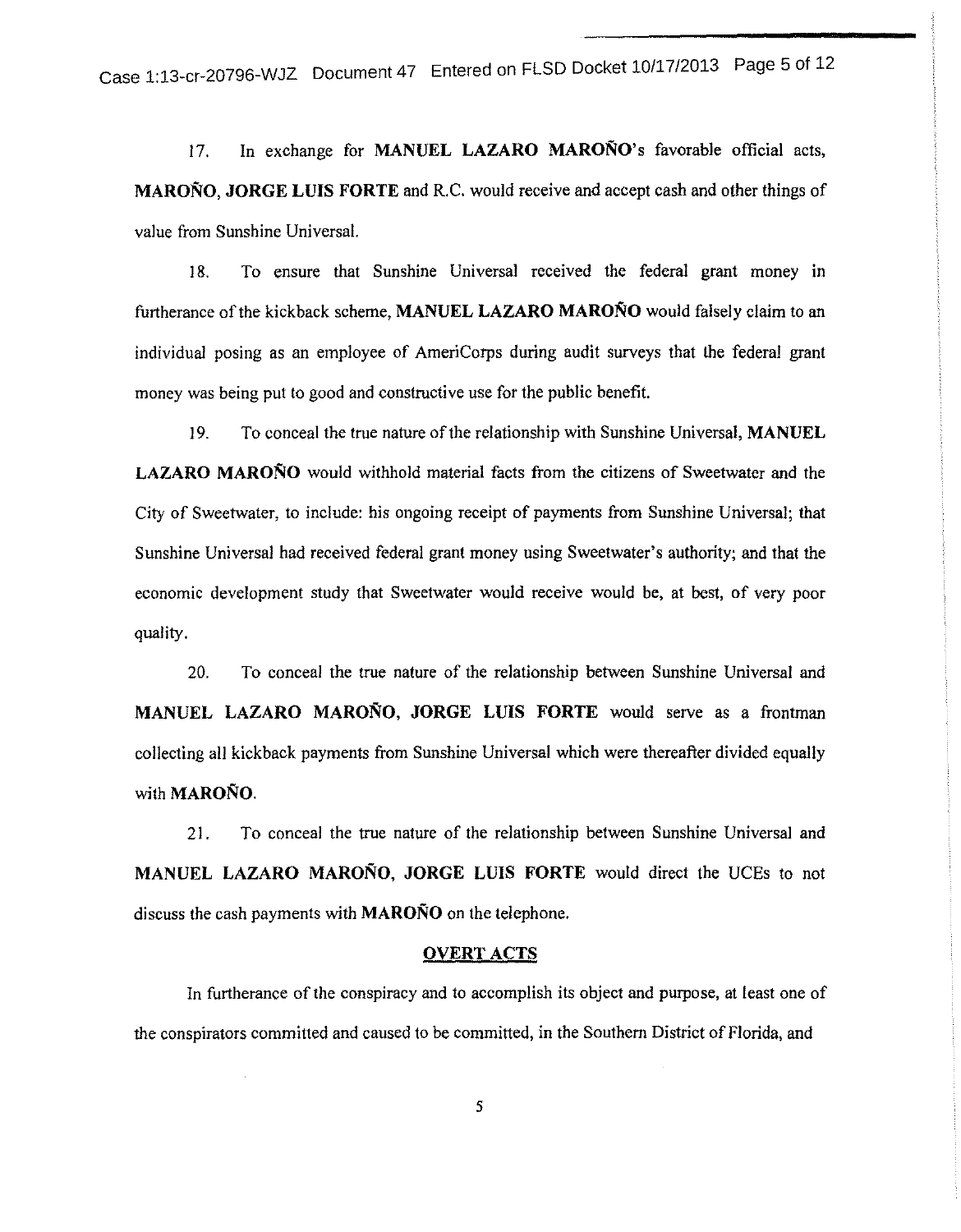elsewhere, at least one of the following overt acts, among others:

22. On or about December 6, 2011, **MANUEL LAZARO MARONO** and R.C. caused the passage of a resolution in the City of Sweetwater that authorized Sunshine Universal to apply for and receive federal grant money using the authority of Sweetwater as the sponsoring municipality.

23. On or about December 6, 2011, **MARONO** signed the resolution as the Mayor of Sweetwater.

24. On or about March 2, 2012, **JORGE LUIS FORTE,** on behalf of **MARONO**  and **FORTE,** negotiated a \$20,000 pay-off in exchange for **MARONO's** official action of causing the passage of the resolution in Sweetwater and for specified future official actions.

25. On or about March 15, 2012, **FORTE,** on behalf of **MARONO and FORTE,**  accepted a \$6,600 cash payment from an undercover FBI employee posing as a principal of Sunshine Universal.

26. On or about March 19, 2012, **MARONO** signed a letter, in his official capacity as Mayor of Sweetwater, endorsing Sunshine Universal's grant application.

27. On or about March 19, 2012, **MARONO** caused an email, which included the signed endorsement letter, to be sent from a computer that was physically located in Sweetwater, Florida, to a computer that was physically located in Chicago, Illinois.

28. On or about April 17, 2012, **FORTE,** on behalf of **MARONO** and **FORTE,**  accepted a \$6,600 cash payment from an undercover FBI employee posing as a principal of Sunshine Universal.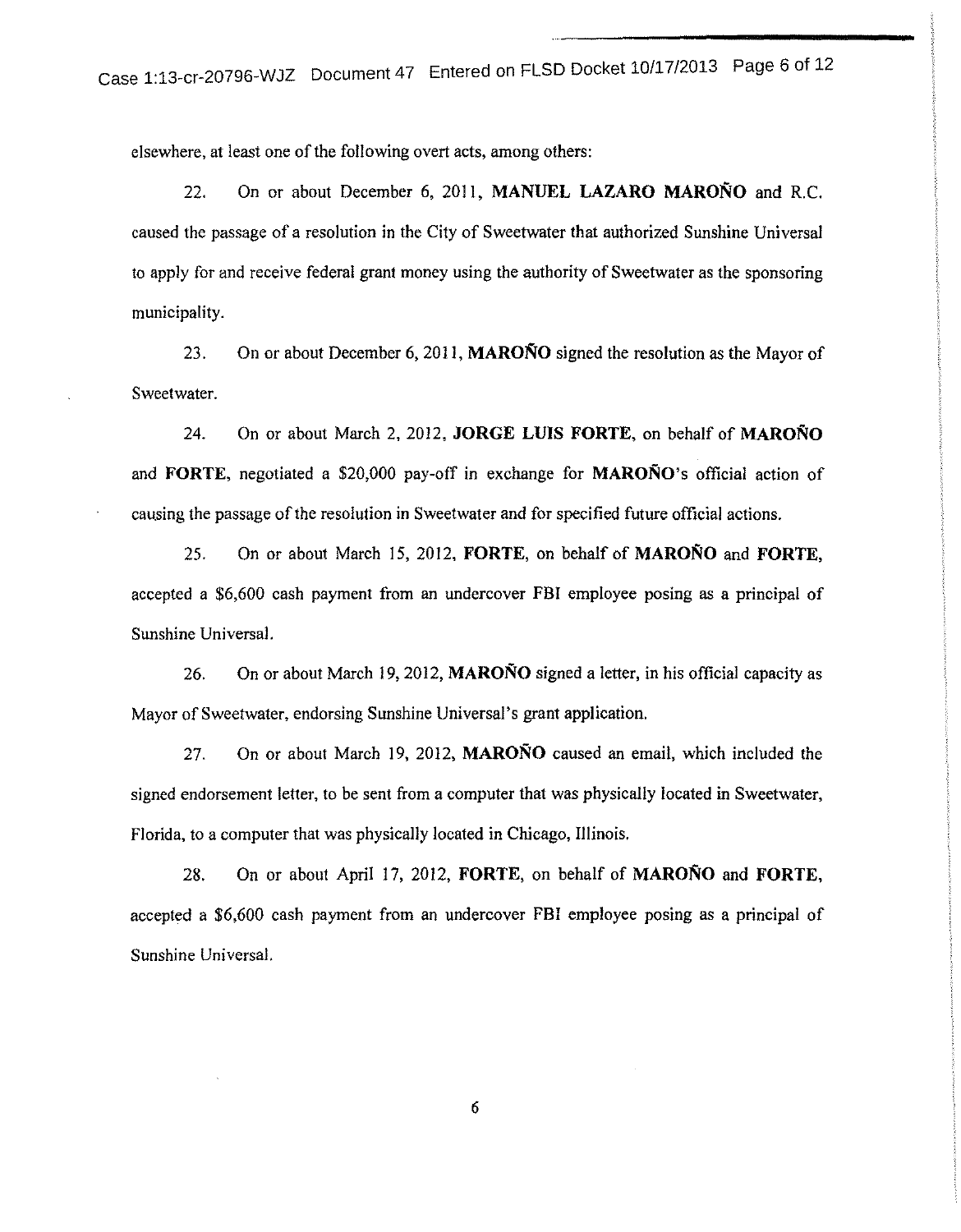29. On or about May 10,2012, **MARONO** falsely claimed to someone he believed to be an auditor with AmeriCorps that he had spoken on a weekly basis with a representative of Sunshine Universal about the specific needs of Sweetwater.

30. On or about May 10, 2012, **MARONO** falsely claimed to someone posing as an AmeriCorps auditor that Sunshine Universal had provided on-the-ground personnel for purposes of conducting grant research.

31. On or about May 10, 2012, **MARONO** falsely claimed to someone posing as an AmeriCorps auditor that municipal personnel of Sweetwater were happy to be working with Sunshine Universal.

32. On or about August 6, 2012, **FORTE,** on behalf of **MARONO and FORTE,**  accepted a \$6,800 cash payment from an undercover FBI employee posing as a principal of Sunshine Universal.

33. On or about March 15, 2013, **MARONO** falsely claimed to someone posing as an AmeriCorps auditor that he had received a written report detailing the current state of the underemployment in the City of Sweetwater from Sunshine Universal.

34. On or about March 25, 2013, **FORTE,** on behalf of **MARONO and FORTE,**  accepted a \$10,000 cash payment from an undercover FBI employee posing as a principal of Sunshine Universal.

35. On or about April 24, 2013, **FORTE** spoke with UCE 2 on the telephone and directed the UCEs not discuss the cash payments to **MARONO** over the telephone

36. On or about May 14, 2013, **FORTE,** on behalf of **MARONO and FORTE,**  accepted a \$10,000 payment from an undercover FBI employee posing as a principal of Sunshine Universal.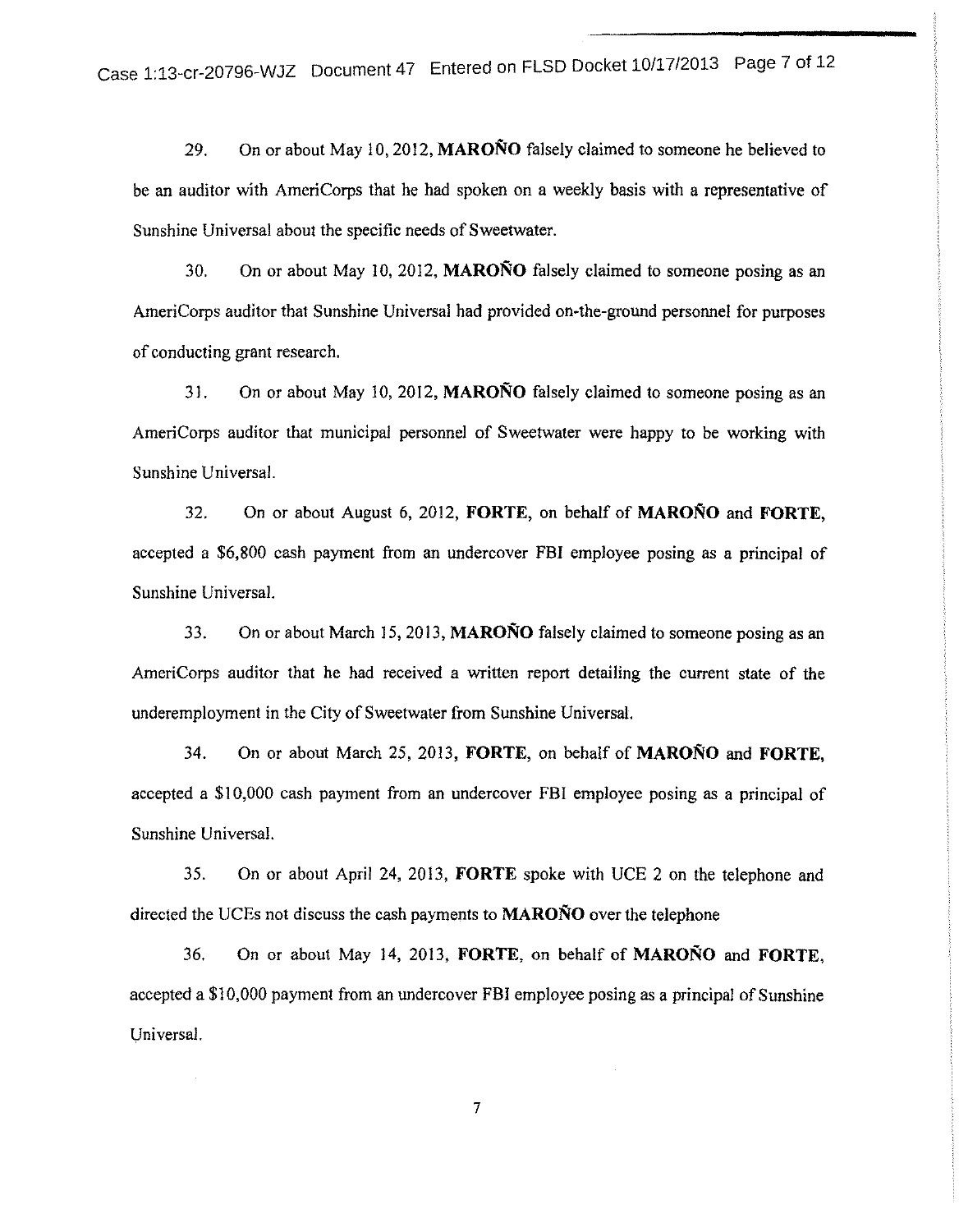All in violation of Title 18, United States Code, Section 371.

### **CRIMINAL FORFEITURE ALLEGATION**

a. Paragraphs I through 10 of the General Allegations section and the allegations of Count I of this Information are re-alleged and by this reference fully incorporated herein for the purpose of alleging forfeiture to the United States of America of certain property in which the defendant has an interest, pursuant to the provisions of Title 18, United States Code, Section 981(a)(1)(C), and the procedures of Title 21, United States Code, Section 853.

b. Upon conviction of the offense alleged in Count I of this Information, the defendant **MANUEL LAZARO MARONO** shall forfeit to the United States, pursuant to Title 18, United States Code, Section 981(a)(I)(C), all property constituting, or derived from, proceeds obtained directly or indirectly as a result of such offenses, including, but not limited to, the sum of approximately \$30,000.

c. Upon conviction of the offense alleged in Count I of this Information, the defendant **JORGE LUIS FORTE** shall forfeit to the United States, pursuant to Title 18, United States Code, Section  $981(a)(1)(C)$ , all property constituting, or derived from, proceeds obtained directly or indirectly as a result of such offenses, including, but not limited to, the sum of approximately \$30,000.

d. If the property described above, as being subject to forfeiture, as a result of any act or omission of the defendant,

(1) cannot be located upon the exercise of due diligence;

(2) has been transferred or sold to, or deposited with a third person;

{3) has been placed beyond the jurisdiction of the Court;

(4) has been substantially diminished in value; or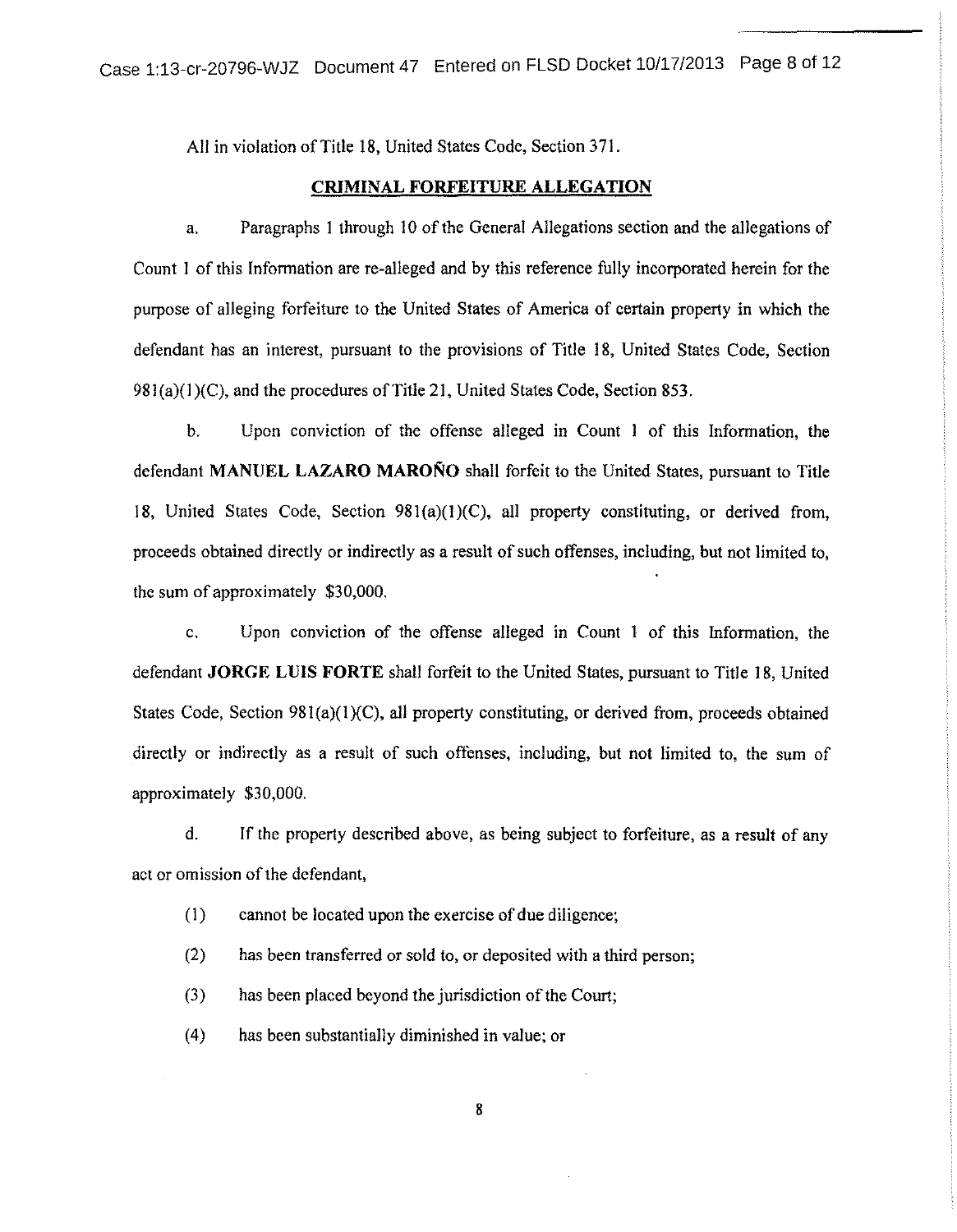(5) has been commingled with other property which cannot be subdivided without difficulty,

it is the intent of the United States, pursuant to Title 21, United States Code, Section 853(p), to seek forfeiture of any other property of the defendant up to the value of the above forfeitable property.

All pursuant to Title 18, United States Code, Section 981(a)(I)(C) as made applicable by Title 28, United States Code, Section 2461(c) and the procedures set forth at Title 21, United States Code, Section 853

 $\mathcal{L}^{\mathcal{L}}$  $Ch$ *rel. Crm. piv.* WIFREDO A. FERR<sup>E</sup>R

UNITED STAKES ATTORNEY

YER

**NTED STATES ATTORNEY** ANT UI

ROBERT SENIOR STATES ATTORNEY ASSISTANT UNITEI CHIEF, PUBLIC CORRUPTION & CIVIL RIGHTS SECTIO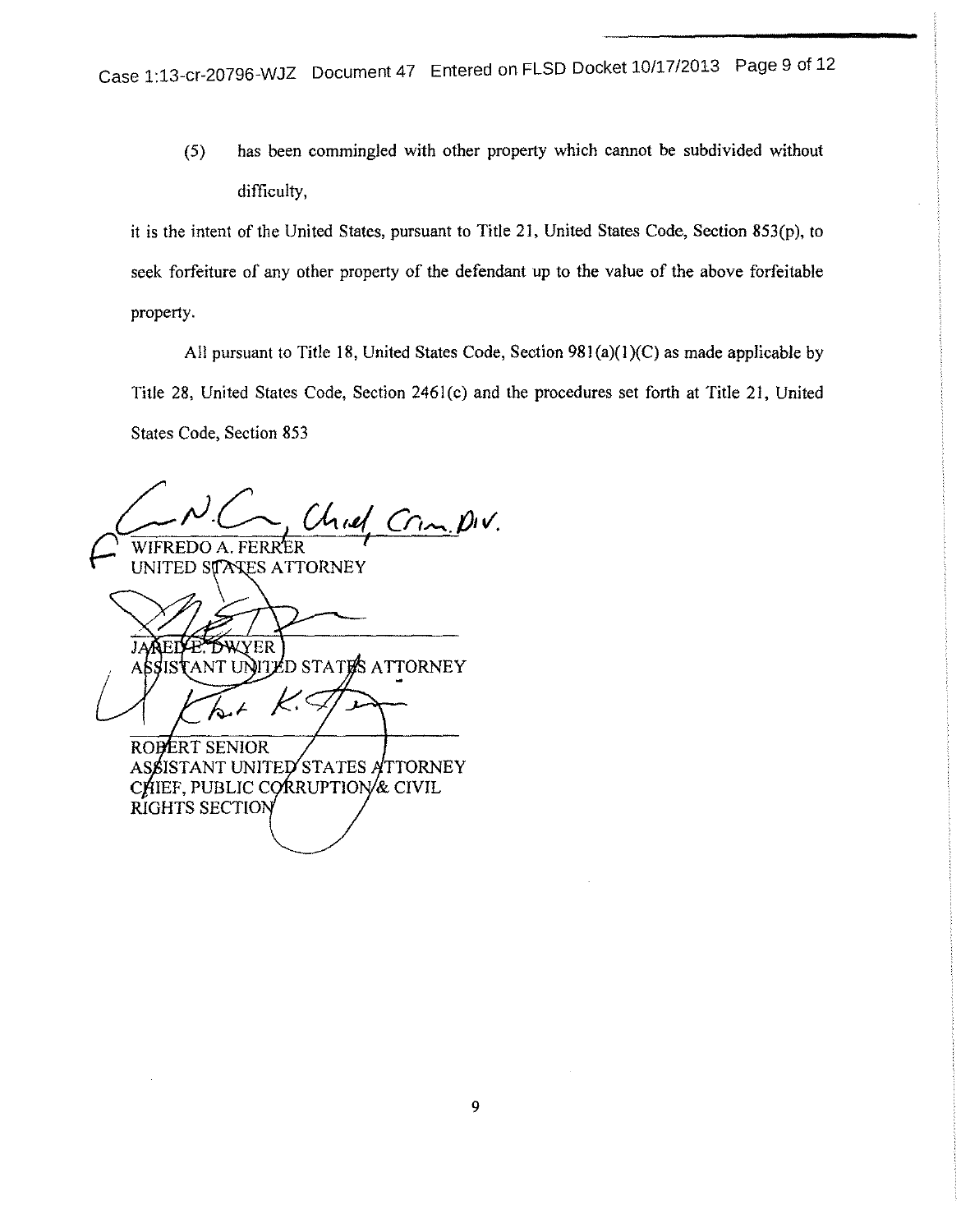# United States District Court Southern District of Florida

MIAMI DIVISION

### UNITED STATES OF AMERICA JUDGMENT IN A CRIMINAL CASE

v. Case Number - 1:13-20796-CR-ZLOCH-1

MANUEL LAZARO MARONO

USMNumber: 03774-104

Counsel For Defendant: Armando Rosquete, Esq., Kendall Coffey, Esq. Counsel For The United States: Jared Dwyer, Esq., AUSA Court Reporter: Carl Schanzleh

The defendant pleaded guilty to the One Count Information. The defendant is adjudicated guilty of the following offense:

| <b>TITLE/SECTION</b><br><b>NUMBER</b> | <b>NATURE OF</b><br><b>OFFENSE</b>                 | <b>OFFENSE ENDED</b>  | <b>COUNT</b> |
|---------------------------------------|----------------------------------------------------|-----------------------|--------------|
| 18 U.S.C. § 371                       | Conspiracy to commit<br>honest services wire fraud | <b>August 6, 2013</b> | One          |

The defendant is sentenced as provided in the following pages of this judgment. The sentence is imposed pursuant to the Sentencing Refonn Act of 1984.

It is ordered that the defendant must notify the United States attorney for this district within 30 days of any change of name, residence, or mailing address until all fines, restitution, costs and special assessments imposed by this judgment are fully paid. If ordered to pay restitution, the defendant must notify the court and United States attorney of any material changes in economic circumstances.

> Date of Imposition of Sentence: January 23, 2014

 $O$  prison  $\sim$ \~2§::-::::::.:::2::---

WILLIAM J. ZLOCH

United States District Judge<br>January 2014

ALL PENDING MOTIONS ARE HEREBY DENIED AS MOOT.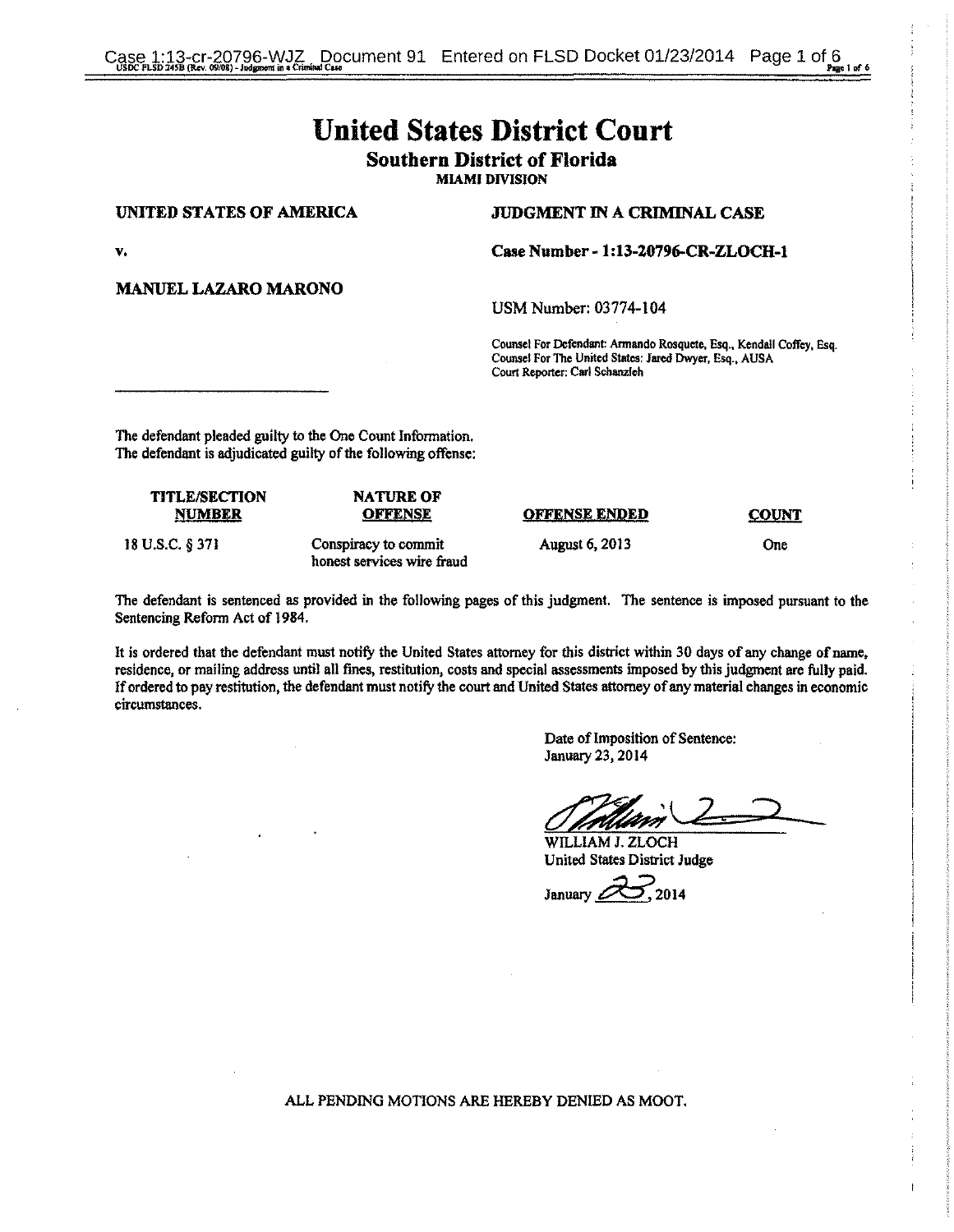### DEFENDANT: MANUEL LAZARO MARONO CASE NUMBER: 1:13-20796-CR-ZLOCH-1

### **IMPRISONMENT**

The defendant is hereby committed to the custody of the United States Bureau of Prisons to be imprisoned for a term of **40 montbs** as to the One Count Information.

The defendant shall surrender for service of sentence at the institution designated by the Bureau of Prisons **before Noon on March 31, 2014.** 

The Court recommends a Federal facility **in** Miami, Florida.

Defendant delivered on \_\_\_\_\_\_\_\_\_\_\_\_\_\_\_\_\_\_\_\_\_\_\_ to-

### **RETURN**

I have executed this judgment as follows:

at \_\_\_\_\_\_\_\_\_\_\_\_\_\_\_\_\_\_ \_, with a certified copy of this judgment.

UNITED STATES MARSHAL

 $By:$ 

Deputy U.S. Marshal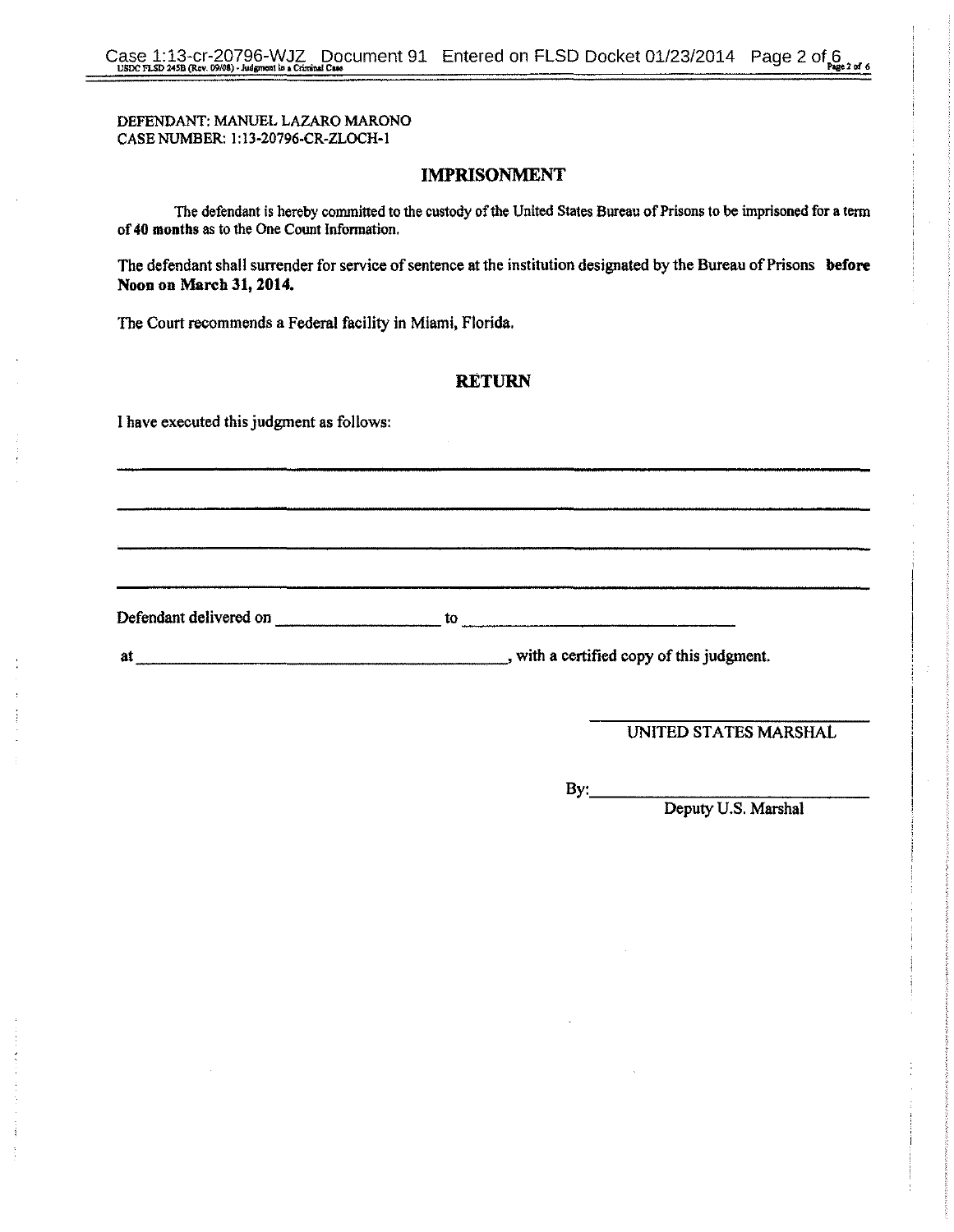### DEFENDANT: MANUEL LAZARO MARONO CASE NUMBER: 1:13-20796-CR-ZLOCH-1

### SUPERVISED RELEASE

Upon release from imprisonment, the defendant shall be on supervised release for a term of 2 years. Within 72 hours of release, the defendant shall report in person to the probation office in the district where released.

While on supervised release, the defendant shall not commit any crimes, shall be prohibited from possessing a firearm or other dangerous devices, shall not possess a controlled substance, shall cooperate in the collection of DNA, and shall comply with the standard conditions of supervised release and with the special conditions listed on the attached page.

### STANDARD CONDITIONS OF SUPERVISION

- **I.** The defendant shall not leave the judicial district without the permission of the court or probation officer; <br>**2.** The defendant shall report to the probation officer and shall submit a truthful and complete written
- 2. The defendant shall report to the probation officer and shall submit a truthful and oomplete written report within the first fifteen days of each **month;**
- 3. The defendant shall answer truthfully all inquiries by the probation officer and follow the instructions of the probation officer;<br>4. The defendant shall support his or her dependents and meet other family responsibilit
- **4. The defendant shall support his or her dependents and meet other family responsibilities;**
- **5, The defendant shall work regularly at a lawful occupation, unless excused by the probation officer for schooling. training. or other acceptable reasons;**
- **6.** The defendant shall notify the probation officer at tenst ten (10) days prior to any change in residence or employment;<br>7. The defendant shall refrain from the excessive use of alcohol and shall not purchase, possess,
- **7. The defendant shall refrain from the excessive use of alcohol and shall not purchase. possess, use. distribute, or administer any controlled**  substance or any paraphernalia related to any controlled substances, except as prescribed by a physician;
- 8. The defendent shall not frequent places where controlled substanees are illegally sold, used, distributed, or administered;
- **9. The defendant shall not associate with any persons engaged in criminal activity and shall not associate with any person convicted of a felony, Wlless granted pennission to do so by the probation officer;**
- **J 0. The defendant shall pennit a probation officer to visit him or her at any time at home or elsewhere and sbaJI permit confiscation of any contraband observed in plain view by the probation officer;**
- II. The defendant shall notify the probation officer within seventy-two (72) hours of being arrested or questioned by a law enforcement officer;<br>I2. The defendant shall not enter into any agreement to act as an informer or
- **12 The defendant shall not enter into any agreement to act as an infonner or a special agent of a law enforcement agency without the pennission of the court; and**
- 13. As directed by the probation officer, the defendant shall notify third parties of risks that may be occasioned by the defendant's criminal record **or personal history or characteristics and shall pennit the probation officer to make such notifications and to confinn the defendant's**  compliance with such notification requirement.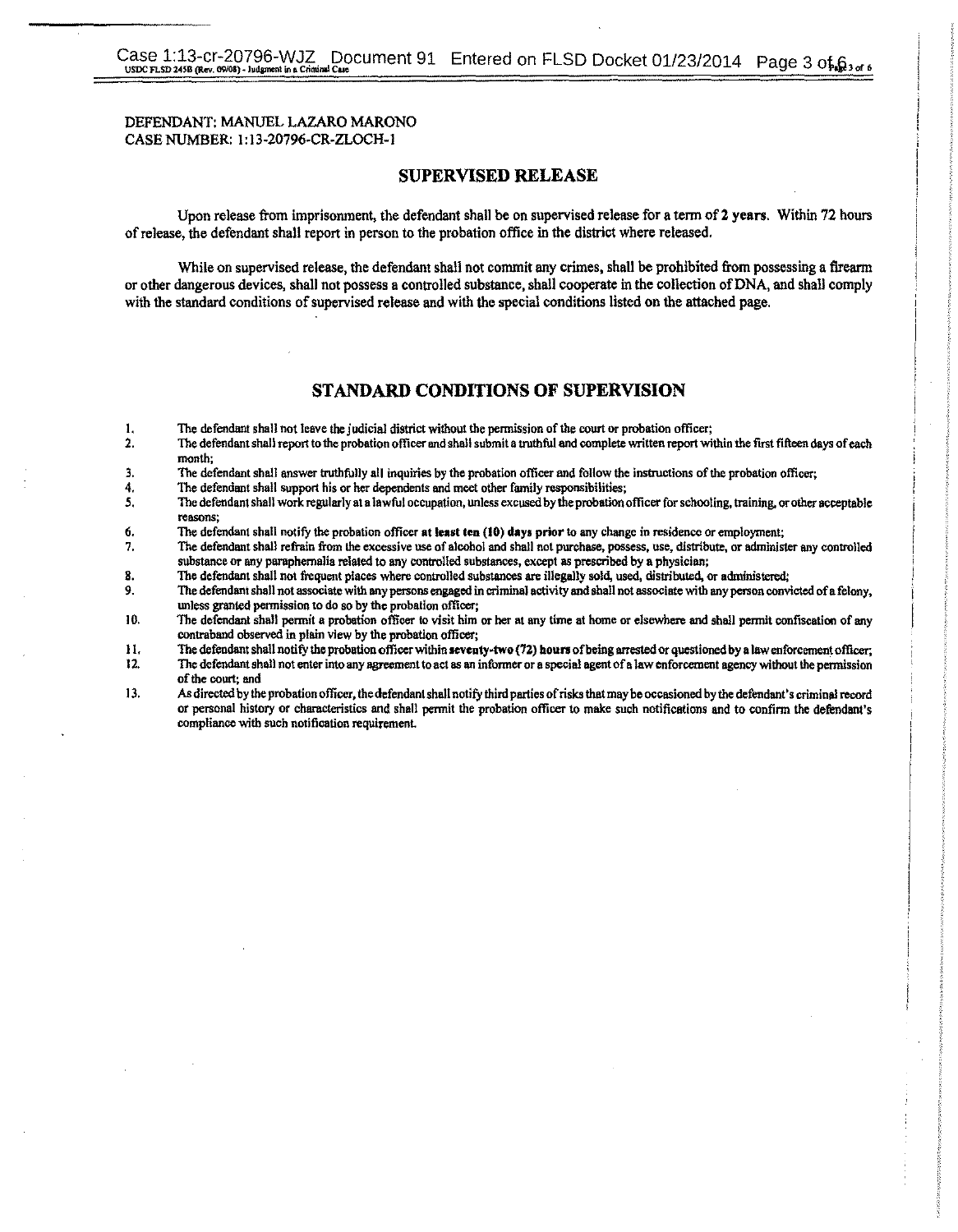### DEFENDANT: MANUEL LAZARO MARONO CASE NUMBER: 1: 13-20796-CR-ZLOCH-1

### **SPECIAL CONDITIONS OF SUPERVISION**

The defendant shall also comply with the following additional conditions of supervised release:

**Employment Requirement** -The defendant shall maintain full-time, legitimate employment and not be unemployed for a term of more than 30 days unless excused for schooling, training or other acceptable reasons. Fwther, the defendant shall provide documentation including, but not limited to pay stubs, contractual agreements, W-2 Wage and Earnings Statements, and other documentation requested by the U.S. Probation Officer.

**Financial Disclosure Requirement-** The defendant shall provide complete access to financial infonnation, including disclosure of all business and personal finances, to the U.S. Probation Officer.

Permissible Search - The defendant shall submit to a search of his person or property conducted in a reasonable manner and at a reasonable time by the U.S. Probation Officer.

**Self-Employment Restriction** -The defendant shall obtain prior written approval from the Court before entering into any selfemployment.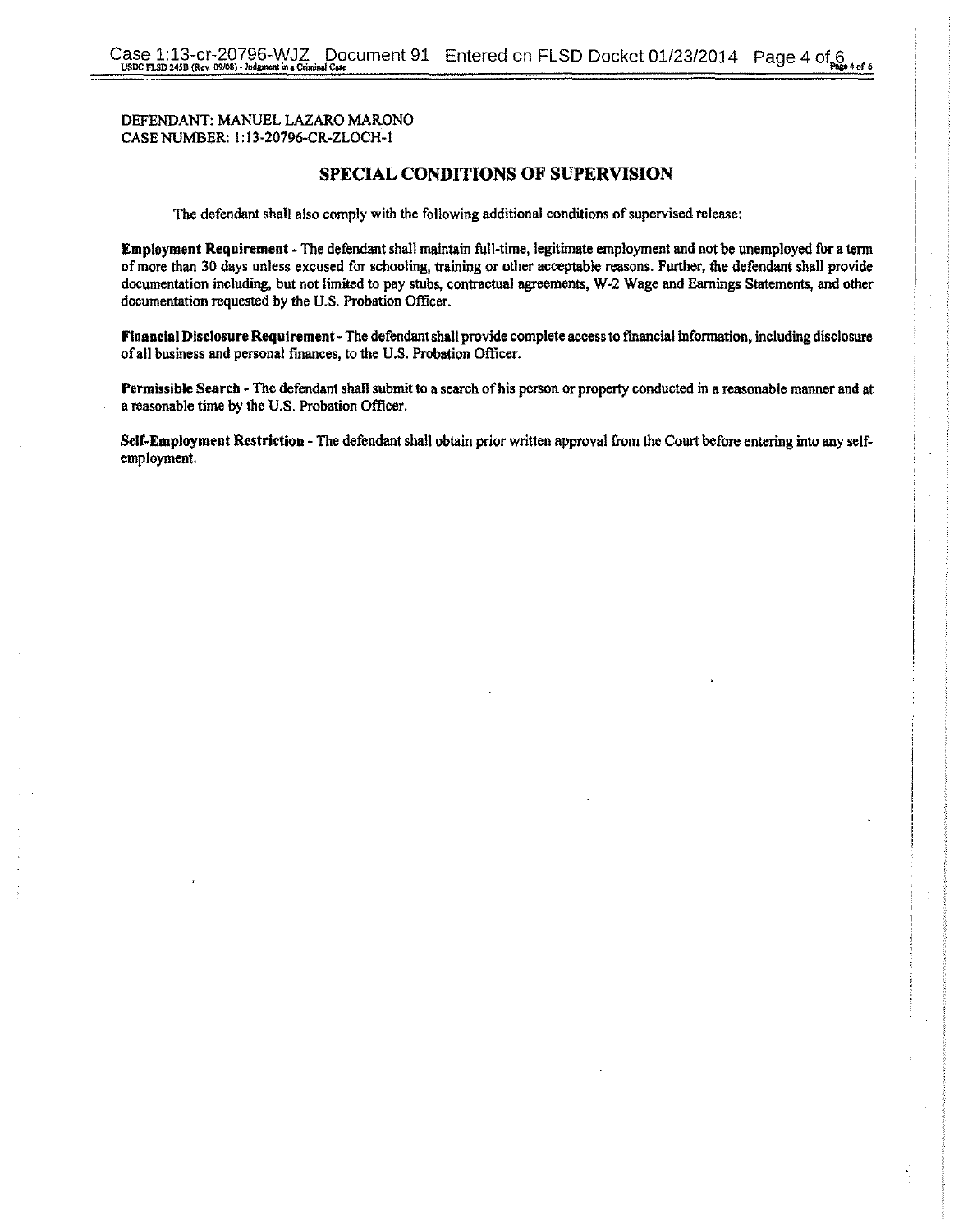### DEFENDANT: MANUEL LAZARO MARONO CASE NUMBER: l: 13-20796-CR-ZLOCH-1

### CRIMINAL MONETARY PENALTIES

The defendant must pay the total criminal monetary penalties under the schedule of payments on the Schedule of Payments sheet.

| <b>Total Assessment</b> | <b>Total Fine</b> | <b>Total Restitution</b> |
|-------------------------|-------------------|--------------------------|
| \$100.00                | m<br>v.           | м                        |

•Findings for the total amount of losses are required under Chapters to9A. 110, I lOA. and I J3A ofTit1e 18, United States Code, for offenses committed on or after September 13, 1994, but before April23, 1996.